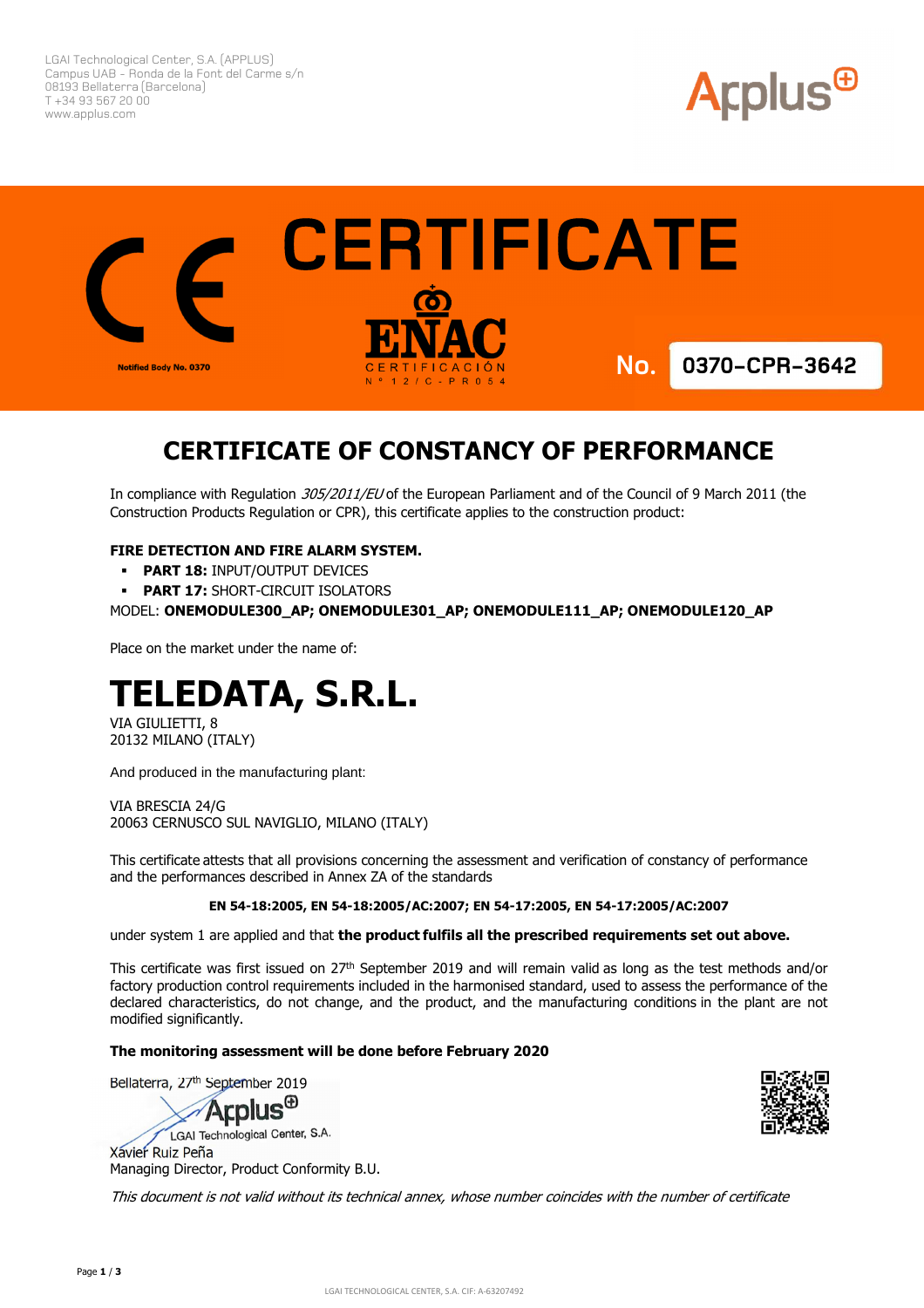

 Technical Annex Ed. 1 27/09/2019

## **TECHNICAL ANNEX 0370-CPR-3642**

# **CERTIFICATE OF CONSTANCY OF PERFORMANCE**

| <b>ESSENTIAL CHARACTERISTICS</b>                      | <b>CLAUSES IN THIS EUROPEAN</b><br><b>STANDARD</b> | <b>MANDATED</b><br>LEVEL(S) OR<br>CLASS(ES) |
|-------------------------------------------------------|----------------------------------------------------|---------------------------------------------|
| <b>Functional test</b>                                | 5.1.4.                                             | <b>PASS</b>                                 |
| Performance and variation in supply parameters        | 5.2                                                | <b>NA</b>                                   |
| Dry heat (operational)                                | 5.3                                                | <b>PASS</b>                                 |
| Cold (operational)                                    | 5.4                                                | <b>PASS</b>                                 |
| Damp heat, cyclic (operational)                       | 5.5                                                | <b>PASS</b>                                 |
| Damp heat, steady state (endurance)                   | 5.6                                                | <b>PASS</b>                                 |
| Sulphur dioxide (SO2) corrosion (endurance)           | 5.7                                                | <b>PASS</b>                                 |
| Shock (operational)                                   | 5.8                                                | <b>PASS</b>                                 |
| Impact (operational)                                  | 5.9                                                | <b>PASS</b>                                 |
| Vibration, sinusoidal (operational)                   | 5.10                                               | <b>PASS</b>                                 |
| Vibration, sinusoidal (endurance)                     | 5.11                                               | <b>PASS</b>                                 |
| Electromagnetic Compatibility (EMC) Immunity<br>tests | 5.12                                               | <b>PASS</b>                                 |

Annexes according to **EN 54-18:2005, EN 54-18:2005/AC:2007** 

PASS; NPD = No Performance Determined, NA = Not Apply